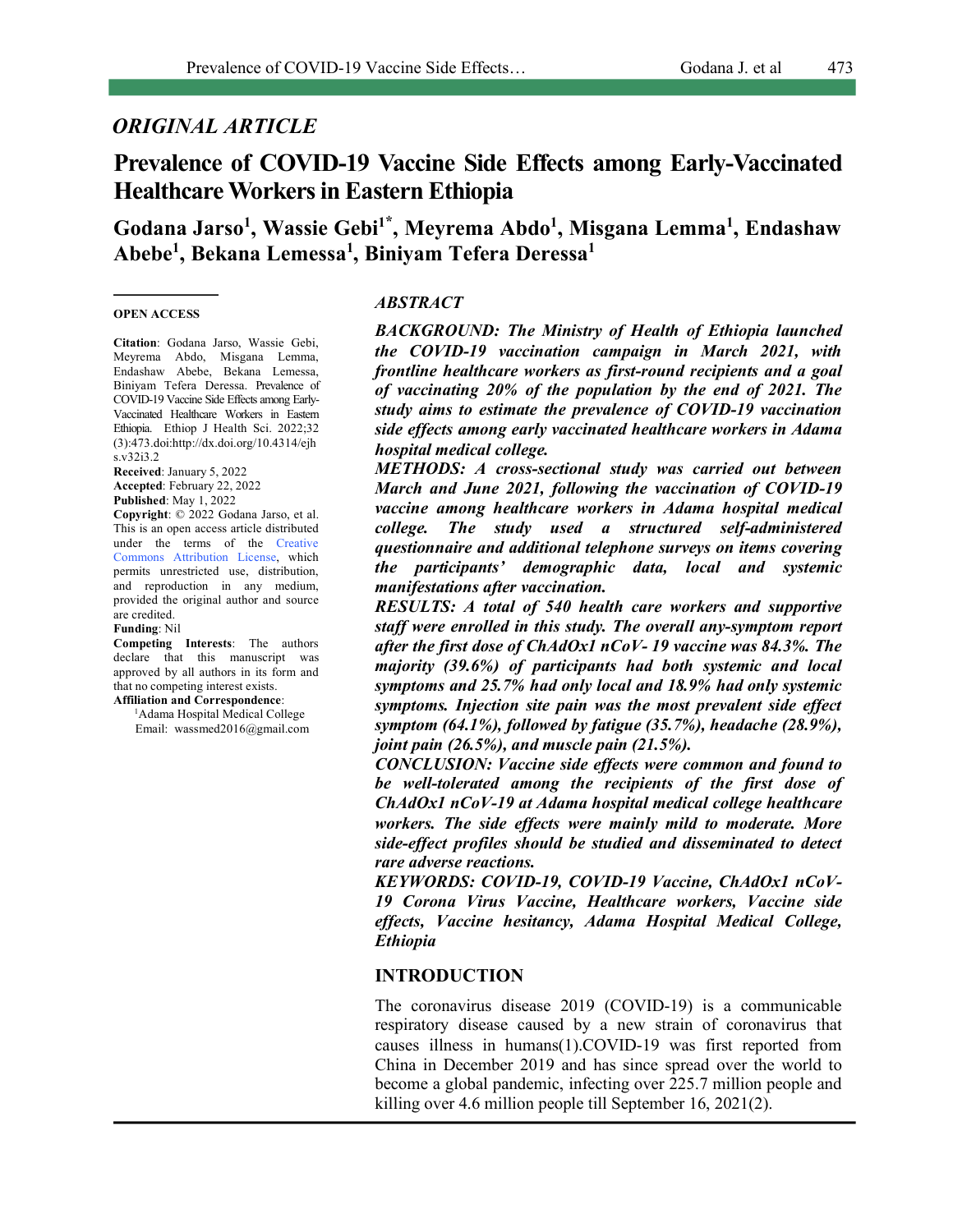To date, there is no highly efficient treatment for COVID-19, making preventive measures such as mask-wearing, hand washing, and social distance the only option to control transmission and the development and deployment of a vaccine is, therefore, one of the most promising strategies in this crisis(3). In early December 2020, the mass vaccination program began and at least 13 different vaccinations across four platforms have been rolled out in countries as of 22 June 2021(4).

The vaccination campaign was launched nationally as well as in all regions in simultaneous high-level events. As per the National Deployment and Vaccination Plan (NDVP) developed following the WHO Prioritizing Roadmap, frontline health workers and support staff, the elderly with underlying conditions and other high-risk groups will be prioritized for vaccination. On 13 March 2021, the Ministry of Health of Ethiopia launched the COVID-19 vaccine (AstraZeneca vaccines produced by Serum Institute of India (SII)) in an event held at Eka Kotebe COVID-19 Hospital where frontline health workers were vaccinated to mark the beginning of the vaccination campaign(5). Ethiopia aims to vaccinate 20% of the population by the end of 2021(5). Vaccine administration started on March 31, 2021, at Adama hospital medical college.

Thus far, all the available data on COVID-19 vaccine side effects has been published by manufacturer-funded studies following the drug authorities' guidelines and monitored by third parties (6). The overall safety of COVID-19 Vaccine AstraZeneca [ChAdOx1nCoV-19 Corona Virus Vaccine (Recombinant)] is based on an interim analysis of pooled data from four clinical trials conducted in the United Kingdom, Brazil, and South Africa(7). About 2/3 of vaccinated individuals develop mild side effects. No causally related serious adverse events (SAE) were caused by the study vaccine(7).

Post-vaccination safety profile is still mandatory to be collected in early vaccination of the community. A lack of vaccine side effect profiles in the area may have a negative impact on vaccine uptake(8). Therefore, this study is aimed at estimating the prevalence of COVID-19 vaccine side effects among the early vaccinated healthcare workers in eastern Ethiopia.

#### **METHODS AND SUBJECTS**

**Study area and period**: This study was conducted from March to June 2021 at Adama hospital medical college which is located in Adama Town, East Shoa Zone, Oromia regional state in Ethiopia. Adama Hospital Medical College (AHMC) is a teaching referral hospital serving more than six million populations in surrounding regions. COVID-19 vaccine (ChAdOx1 nCoV- 19) was administered at Adama hospital medical college community frontline health workers from March 31, 2021, to April 7, 2021. Health care workers who were vaccinated for Covid-19 were included in the study.

**Study methods and statistical analysis**: The study was a hospital-based Cross-sectional survey using a structured self-administered questionnaire and telephone interview. The sample size for conducting this survey was calculated to be 600 with a 4% margin of error to be conservative and a 95% confidence level in a single population proportion formula. We assumed the prevalence of the side effects after vaccination in the population to be 50%.

To fulfill the required sample size as we don't have control over the total no of HCWs to be vaccinated, and to capture data on immediate post-vaccination reactions, we purposively collected all HCWs coming to the vaccination site till sample size is reached.

Within seven days 802 Health care workers (HCWs) were vaccinated and the first 600 HCWs consented and enrolled in a study. Finally, 540 participants who were able to be contacted by telephone for part two questions and having complete data were subjected for analysis.

**Instrument**: The self-administered questionnaire of this study has two parts, part one for demographic data, was taken at first contact with data collectors during vaccination and part two of the questionnaire (for postvaccination symptoms) was given to participants to take home and daily recording to minimize recall. After the 7th -day participants were interviewed via telephone for side effects from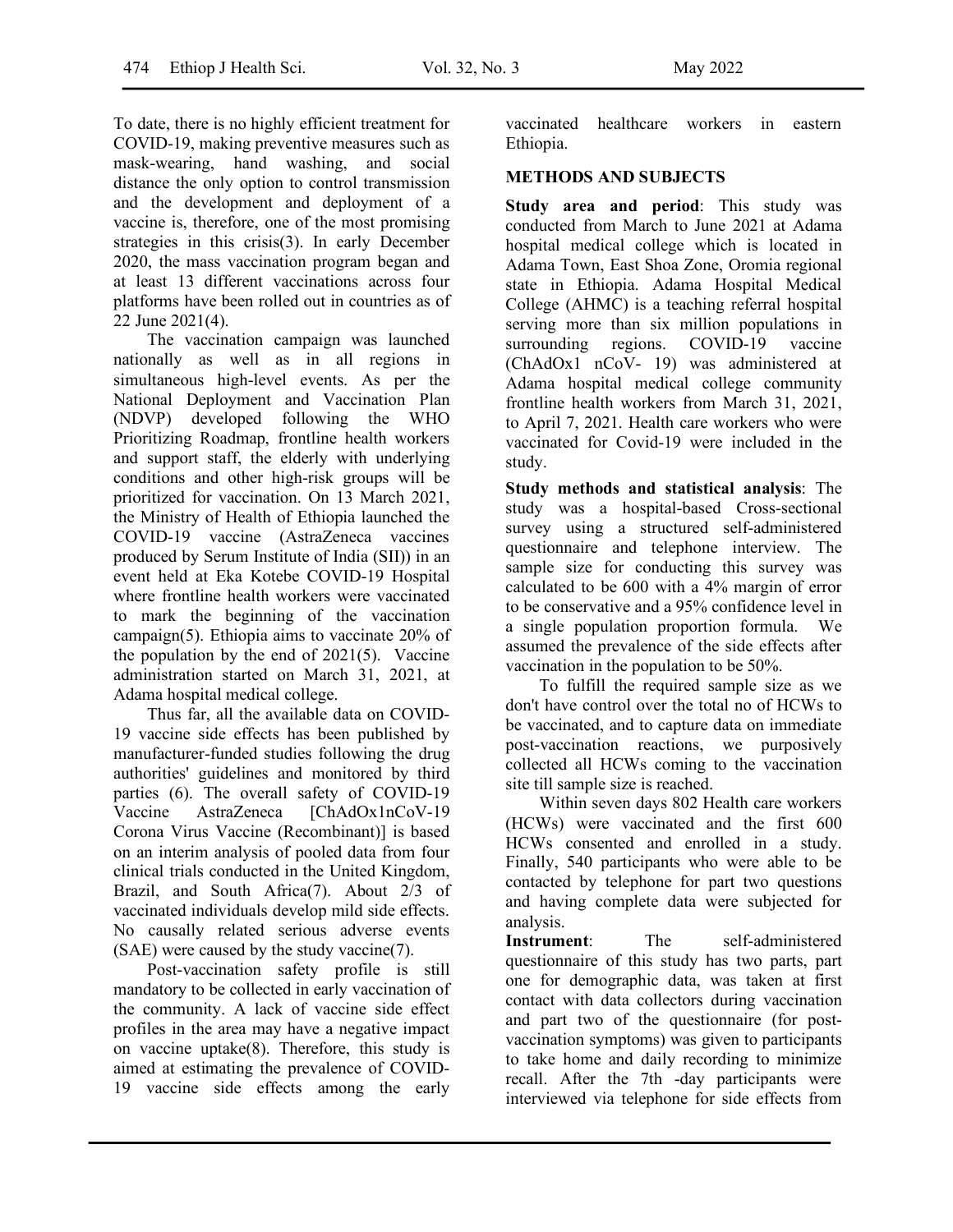the part two questionnaire. Those who have symptoms till the 8th-day were contacted daily by telephone until symptoms disappear.

The side effect symptoms were selected after reviewing the previous studies, WHO, CDC, and manufacturer side effect profile (4, 7, 15). It has also open-ended spaces for reporting other symptoms not included in the options.

Questionnaires were prepared in English and translated back into Afan Oromo (local language) and translated back into English to check its consistency by two physicians independently and corrections made together for better local language symptom representation. The questionnaire was tested on 20 first vaccinated HCWs and minimal amendments were made before actual data collection.

Data was entered and analyzed using SPSS version 20 computer software. Summary results are presented by frequency tables and graphs. Bivariate analysis like binary logistic regression was done to see the existence of an association between dependent and independent variables. Variables that are significant at a P-value of < 0.25% in binary logistic regression are considered for multiple logistic regressions. Finally, all groups of selected explanatory variables will be fitted to a final model, and the p-value less than 0.05 will be used as a cut-off point for the presence of statistical significance. Adjusted Odds ratio will be used as a measure of association at 95% CI.

**Ethics:** The ethical clearance was obtained from Institutional review board (IRB) of Adama Hospital medical college.

**Operational definitions**: In this study, a vaccine side effect is considered when a new symptom local to the injection site or systemic is developed during the early post-vaccination periods.

SEVERE SYPTOM is a post-vaccine symptom that resulted in the use of pain relievers, requires medical intervention, or that prevents daily activity.

### **RESULTS**

**Demographic characteristics**: Of 1400 eligible health care workers including supportive staff and medical students, 802 of them were vaccinated with first dose of ChAdOx1 nCoV-19 Corona Virus Vaccine (Recombinant) COVISHIELDTM between 31-March to 6- April, 2021. A total of 540 health care workers and supportive staffs who were recipients of the first dose of ChAdOx1 nCoV- 19 enrolled in the study. The mean age of the participant was 34 years old with a standard deviation of 8.9 years. The majority (60%) of them were aged between 26 to 35 years old. Regarding the gender 351 (65%) of them were males (Table 1).The majority of the participants who took vaccine were doctors 204 (37.8%), then nurses and midwives account (25.7%), and supportive staffs (18.7%). About one-third (27.8%) of HCWs had been tested for covid-19 for either screening purposes or after being symptomatic (Table 1). Of the total tested, 20 (13.3%) were positive for coronavirus with half of them being symptomatic.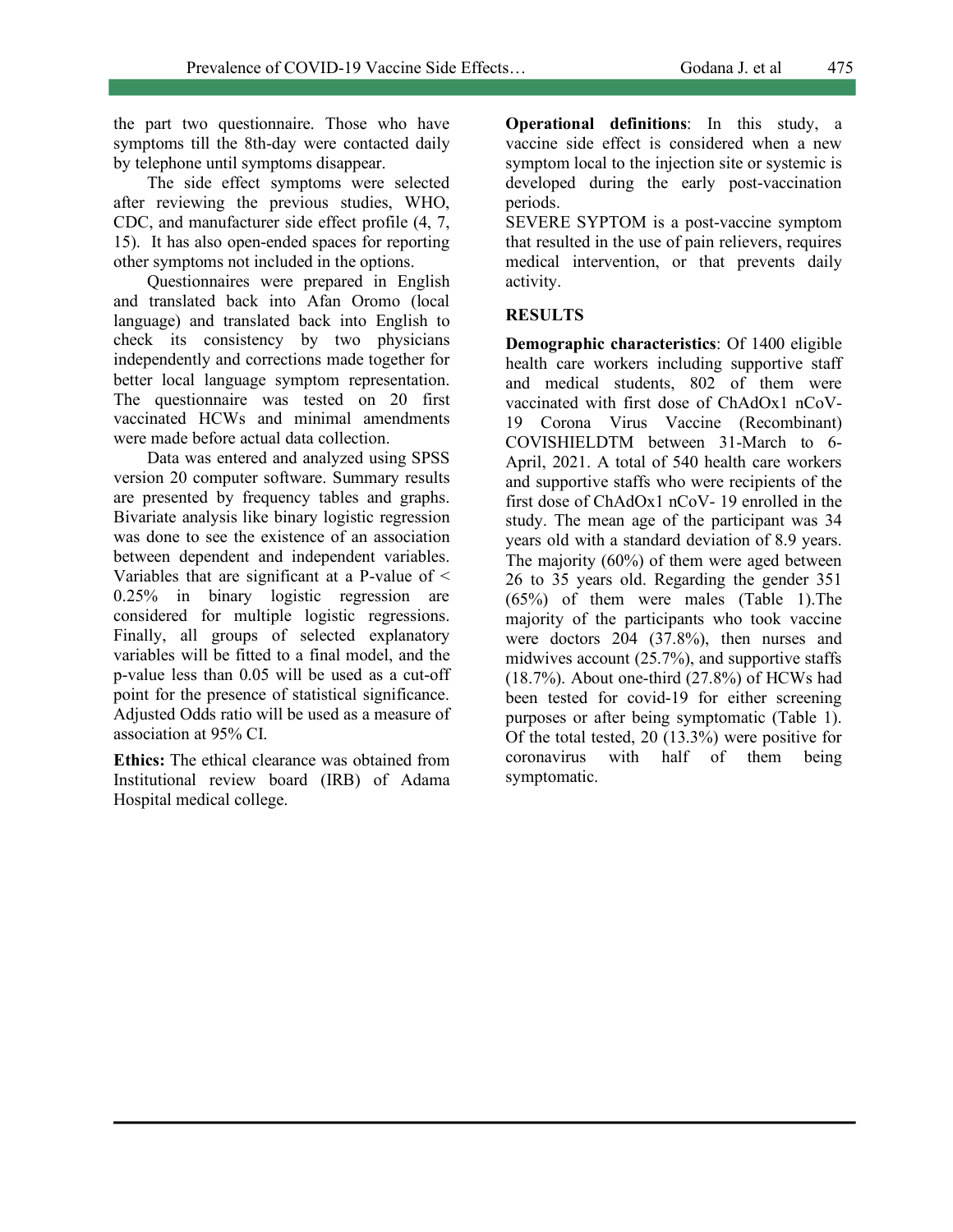476 Ethiop J Health Sci. Vol. 32, No. 3 May 2022

| Variable                      | Category          | N <sub>0</sub> | $\frac{0}{0}$ |  |
|-------------------------------|-------------------|----------------|---------------|--|
| Age                           | 21-30             | 257            | 47.6          |  |
|                               | $31 - 40$         | 201            | 37.2          |  |
|                               | 41-50             | 50             | 9.3           |  |
|                               | $>=$ 50           | 32             | 5.6           |  |
| <b>Sex</b>                    | Male              | 351            | 65            |  |
|                               | Female            | 189            | 35            |  |
| Profession                    | Doctor            | 204            | 37.8          |  |
|                               | Nurse             | 116            | 21.5          |  |
|                               | Supportive staffs | 101            | 18.7          |  |
|                               | Academic staffs   | 30             | 5.6           |  |
|                               | Lab Tech          | 25             | 4.6           |  |
|                               | Pharmacy          | 25             | 4.6           |  |
|                               | Midwife           | 23             | 4.3           |  |
|                               | Anesthesia        | 10             | 1.9           |  |
|                               | Radiology Tech    | 6              | 1.1           |  |
| Previous covid-19 Test Result | Positive          | 20             | 3.7           |  |
|                               | Negative          | 130            | 24.1          |  |
|                               | Not tested        | 390            | 72.2          |  |

Table 1: Demographic characteristics of participants, Adama Ethiopia, 2021 (N=540)

**Prevalence of general side effects after covid-19 vaccination**: The overall any symptom report after the first dose of ChAdOx1 nCoV-19 at Adama was 84.3% and the rest of HCWs reported no symptoms after vaccination. The majority (39.6%) of participants had both systemic and local symptoms and 139 (25.7%) had only local or injection site symptoms and the rest 102 (18.9%) had only systemic symptoms (Figure 1).

The most common symptom reported was injection site pain by 346 (64.1%), followed by fatigue, 193 (35.7%), headache (28.9%), joint pain, 143(26.5%), muscle pain, 116(21.5%), and least reported were skin rash, diarrhea and abdominal pain (Table 2). There were no immediate reactions to the vaccine and the earliest reported time for symptom development was 3 hours. Most adverse effects developed in the first 24 hours and only a few individuals report the adverse effect after the first day.



*Figure 1: Prevalence of Symptoms reported after taking COVID-19 vaccine, Adama, Ethiopia, 2021*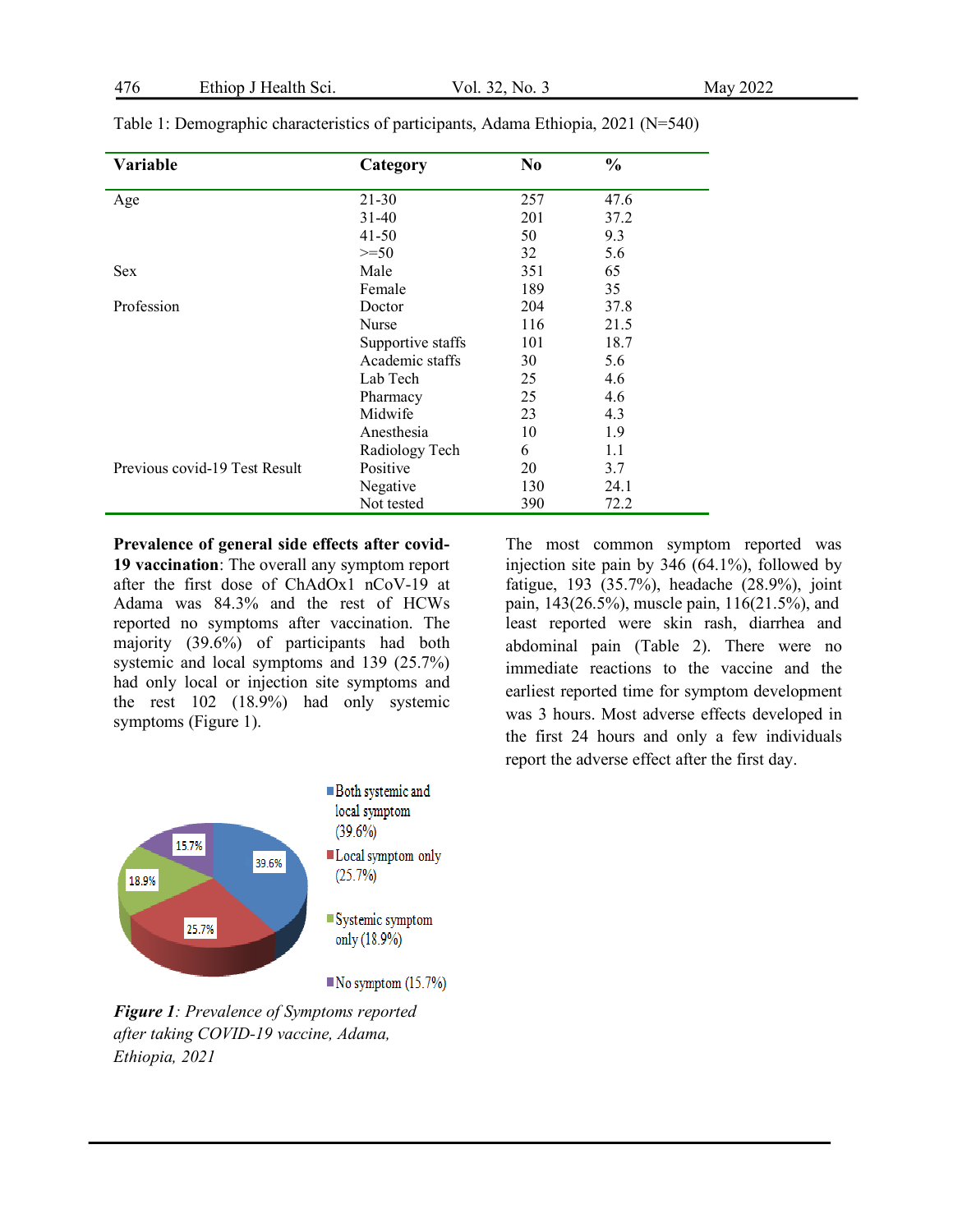| <b>Variable</b>           |                         | N <sub>0</sub> | $\frac{0}{0}$ |
|---------------------------|-------------------------|----------------|---------------|
| <b>Local side effects</b> | Injection site pain     | 346            | 64.1          |
|                           | Injection site redness  | 43             | 8             |
|                           | Injection site swelling | 31             | 5.7           |
| Systemic side effects     | Fatigue                 | 193            | 35.7          |
|                           | Headache                | 156            | 28.9          |
|                           | Joint pain              | 143            | 26.5          |
|                           | Muscle pain             | 116            | 21.5          |
|                           | Fever                   | 93             | 17.2          |
|                           | Chills                  | 47             | 8.7           |
|                           | Nausea                  | 36             | 6.7           |
|                           | Lack of sleep           | 36             | 6.7           |
|                           | Vomiting                | 14             | 2.6           |
|                           | Oro-pharyngeal pain     | 13             | 2.4           |
|                           | Cough                   | 11             | 2             |
|                           | Back pain               | 7              | 1.3           |
|                           | Skin rash               | 3              | 0.6           |
|                           | Diarrhea                | 3              | 0.6           |
|                           | Abdominal pain          | 3              | 0.6           |

Table 2: Prevalence of reported symptoms after vaccination for SARS COV-2 at Adama, Ethiopia, 2021.  $(N=540)$ .

**Onset and severity of symptoms**: Regarding the onset of symptoms, most participants develop symptoms in the first 24hr after vaccination and few starts to manifest in the second-day post-vaccination. For instance, the injection site pain was reported on the first day by 336 (97.1%), and the rest developed on the second day. Most (93.6%) of the injection site pain was mild to moderate and only 22 (6.4%) of participants reported severe injection site pain requiring rest or anti-pain (Figure 2).

Systemic side effects were categorized as severe if required rest, interruption of daily activity or anti-pain, or other medication utilization. The majority of recipients reported having fatigue on the first day by 122(22.6%) as mild to moderate and 18(3.3%) to be severe. The prevalence of fatigue on the second day was reported by  $97(18%)$  and  $26(4.8%)$  as mild to moderate and severe respectively (Figure 2).

Of the total recipients, 22.2% had experienced headache on the first day which is mild to moderate (18.9%) and 3.3% had a severe headache. The prevalence of headache on the second day was 16.1% and of which 13.1% were mild to moderate and 3% were severe. Two recipients of the vaccine reported mild to moderate headache for more than 1 week (Figure 2).

Fever on the first day was reported by 12.4%, of which 10.6% of recipients reported mild to moderate feverish feeling and did not require medication.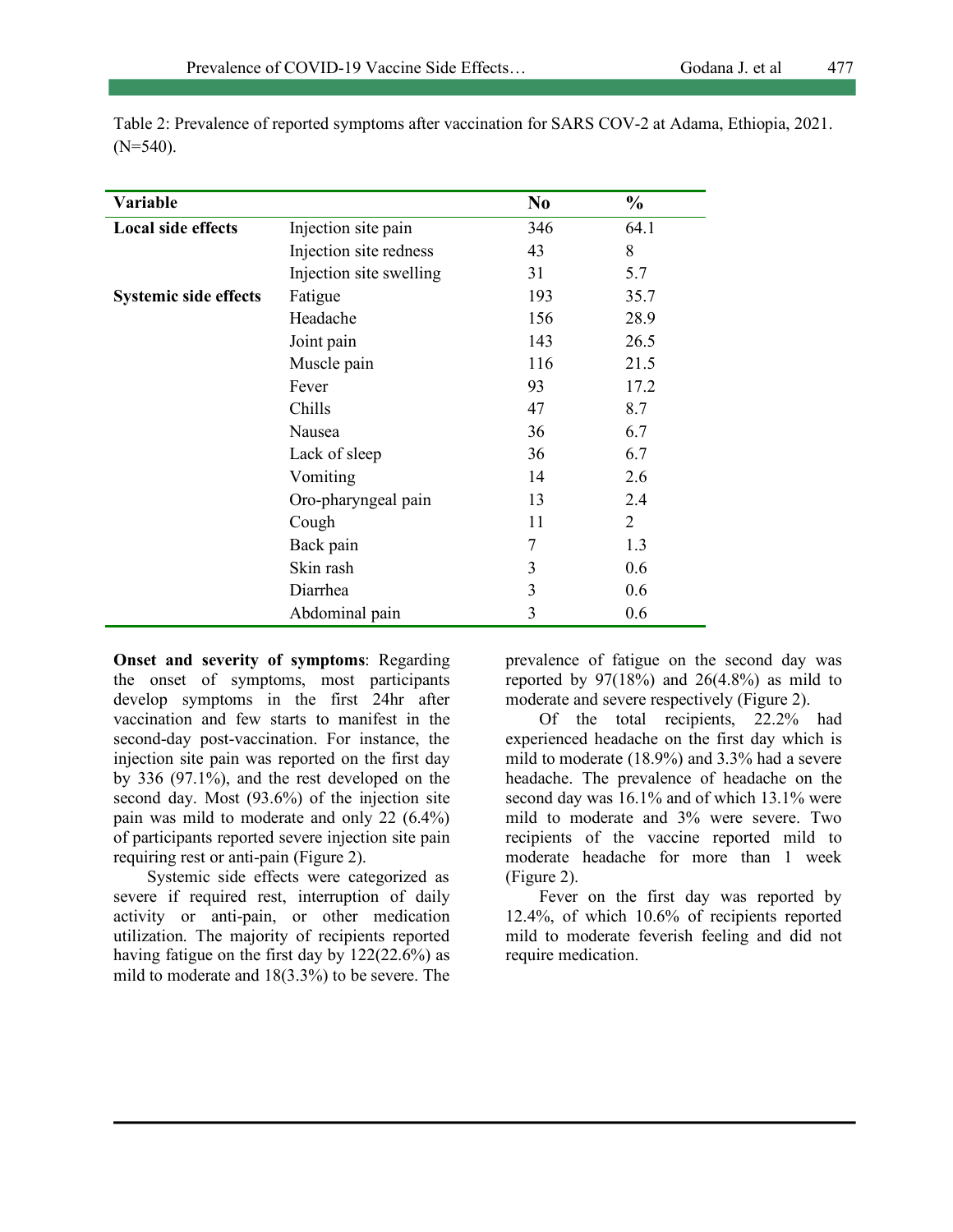









Nausea



*Figure 2 a-j: Local and systemic adverse reactions by severity in first 7 days among recipients of the first dose of ChAdOx1 nCoV-19, AHMC, 2021*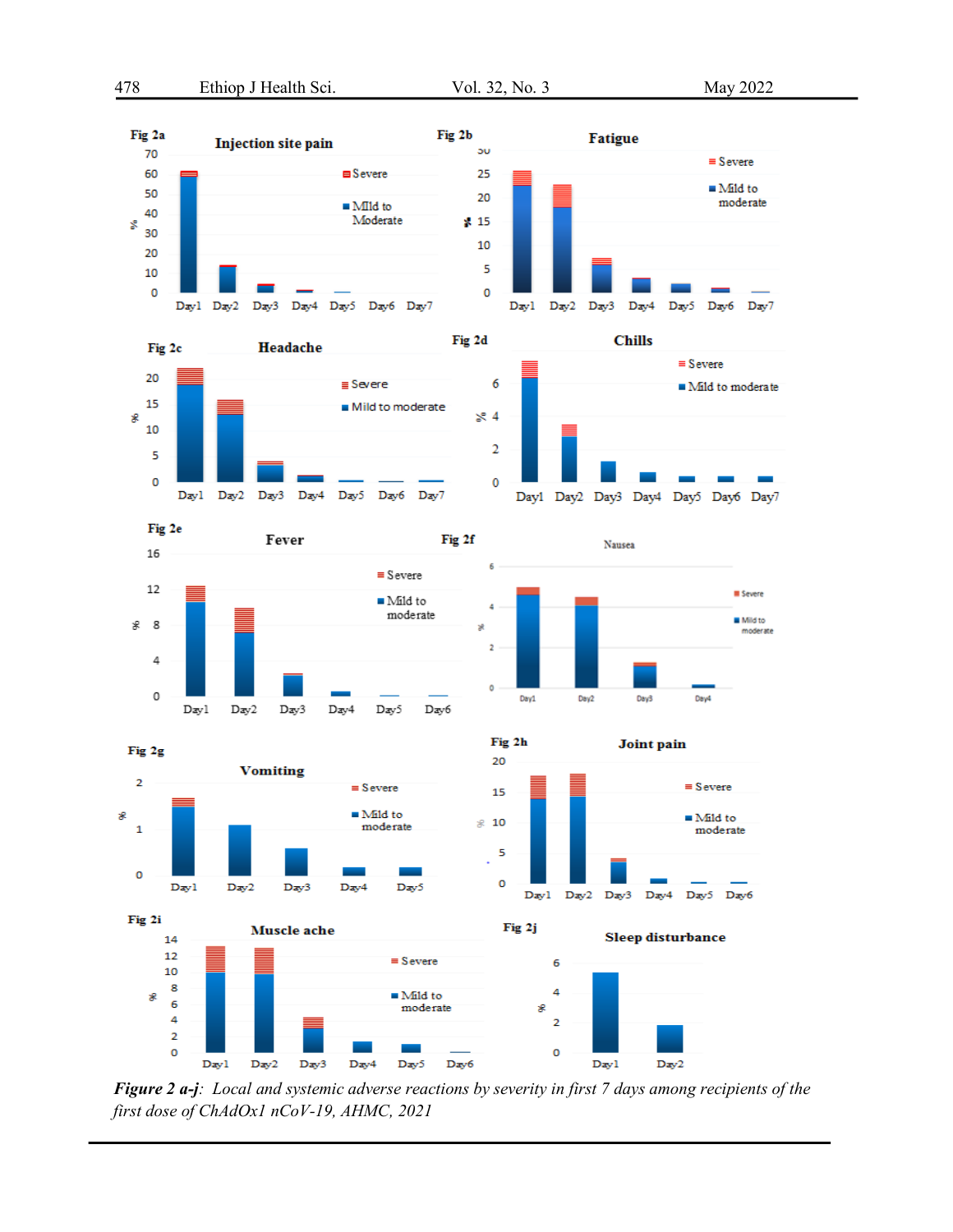**Duration of symptoms**: Half (50%) of recipients of the first dose of ChAdOx1 nCoV-19 had injection site pain lasting only on the first-day post-vaccination. 8.5% had injection site pain which lasted for two days, only one of the recipients had local pain which lasted for more than one week. One out of five (20.1%) recipients of the first dose of ChAdOx1 nCoV-19 had fatigue for one day, 47 (8.7%) for two days, 15(2.8%) for three days and only two recipients had developed fatigue lasting one week. About one out of six (17.6%) recipients had headache only for one day. 45(8.3%) had headache that lasted for two days, 10(1.9%) for three days, and only one recipient had headache which lasted for one week. The duration of chills reported was for one day 32(5.9%), for two days 11(2%), and one recipient for more than three days.Fever was reported by 93(17.2%) of total recipients of the first dose of ChAdOx1 nCoV-

19. Of these 60(11.1%) of them had a fever for one day, 24(4.4%) had fever lasting for two days and one recipient had a mild fever for six consecutive days. Eighty-five (15.7%) had Joint pain for one day,  $41(7.6%)$  for two days, and 12(2.2%) for three days post-vaccination. One out of seven recipients of ChAdOx1 nCoV-19, 79 (14.6%) had muscle pain of one-day duration,  $19(3.5\%)$  two days duration,  $12(2.2\%)$  for three days duration (Figure 3).

The general prevalence of symptoms among the age group is not different (pvalue=0.448), similarly, the prevalence of injection site pain which is the most common side effect reported was also similar among age groups (Table 3). However, the prevalence of some systemic symptoms such as muscle ache, fatigue, fever, and headache decrease as age increases (Table 3).

| Variable            | Category       | Age group     |               |         | P-value      |       |
|---------------------|----------------|---------------|---------------|---------|--------------|-------|
|                     |                | $21 - 30$     | $31 - 40$     | 41-50   | $>=50$       |       |
| Symptom following   | Yes            | 221(86%)      | 166(82.6%)    | 41(82%) | $27(84.4\%)$ | 0.448 |
| vaccination         | No.            | 36(14%)       | $35(17.4\%)$  | 9(18%)  | $5(15.6\%)$  |       |
| Injection site pain | Yes            | $169(65.8\%)$ | 128(63.7%)    | 28(56%) | $21(65.6\%)$ | 0.441 |
|                     | No.            | 88(34.2%)     | 73(36.3%)     | 22(44%) | $11(34.4\%)$ |       |
| Fatigue             | Yes            | $94(36.6\%)$  | 79(39.3%)     | 14(28%) | 6(18.8)      | 0.050 |
|                     | N <sub>o</sub> | $163(63.4\%)$ | $122(60.7\%)$ | 36(72%) | $26(81.2\%)$ |       |
| Headache            | Yes            | 83(32.3%)     | 58(28.9%)     | 12(24%) | $3(9.4\%)$   | 0.009 |
|                     | N <sub>0</sub> | 174(67.7%)    | $143(71.1\%)$ | 38(76%) | $29(90.6\%)$ |       |
| Fever               | Yes            | $50(19.5\%)$  | $35(17.4\%)$  | 7(14%)  | $1(3.1\%)$   | 0.030 |
|                     | No             | $207(80.5\%)$ | $166(82.6\%)$ | 43(86%) | $31(96.9\%)$ |       |
| Joint pain          | Yes            | 78(30.4%)     | $47(23.4\%)$  | 12(24%) | $6(18.8\%)$  | 0.061 |
|                     | No             | 179(69.6%)    | $154(76.6\%)$ | 38(76%) | $26(81.2\%)$ |       |
| Muscle pain         | Yes            | 61(23.7%)     | $45(22.4\%)$  | 8(16%)  | $2(6.2\%)$   | 0.026 |
|                     | N <sub>0</sub> | 196(76.3%)    | 156(77.6%)    | 42(84%) | $30(93.8\%)$ |       |

Table 3: Vaccine side effects by age group, AHMC, 2021.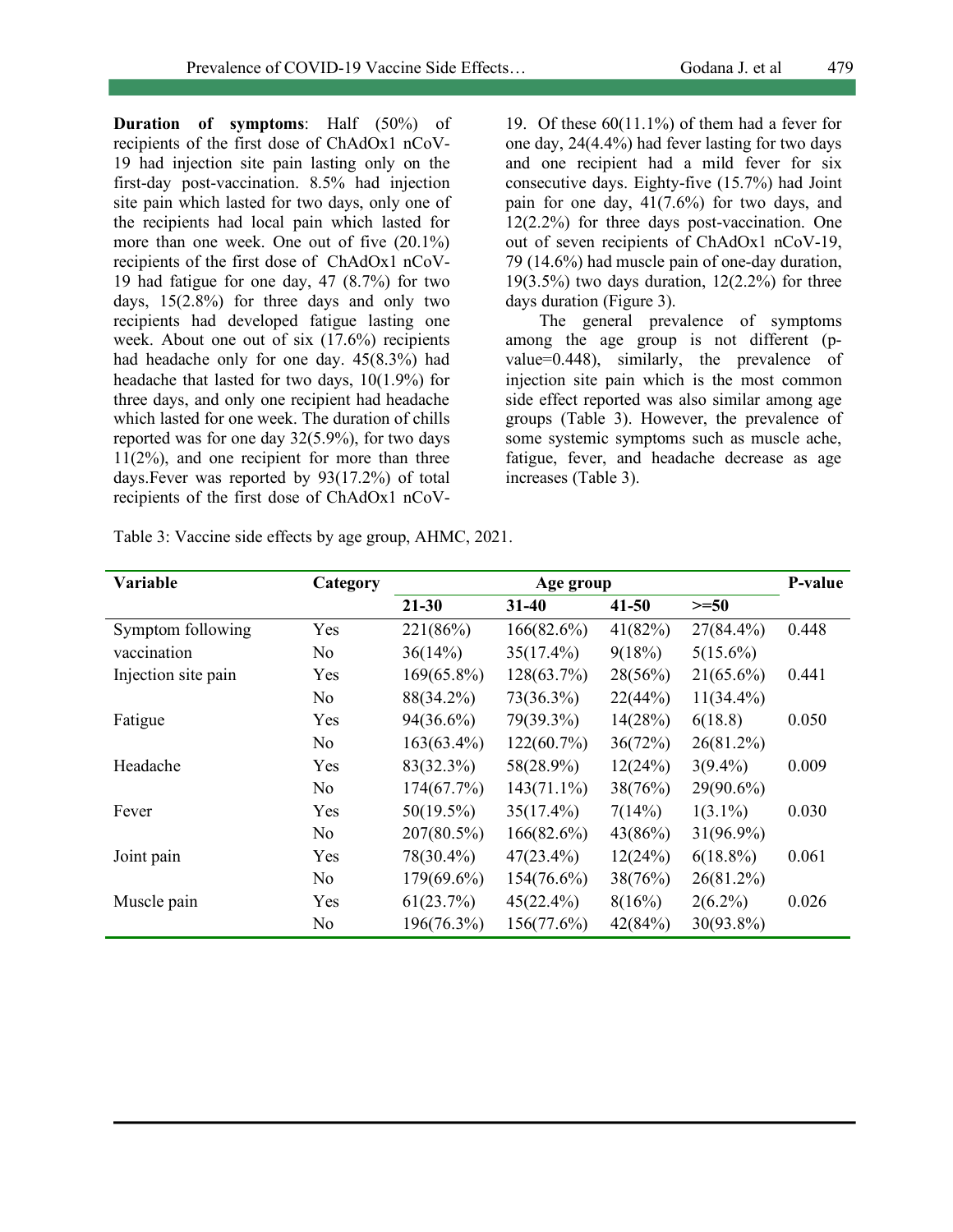

*Figure 3a-h: Duration in days of post Covid-19 vaccination side effects, AHMC, 2021.*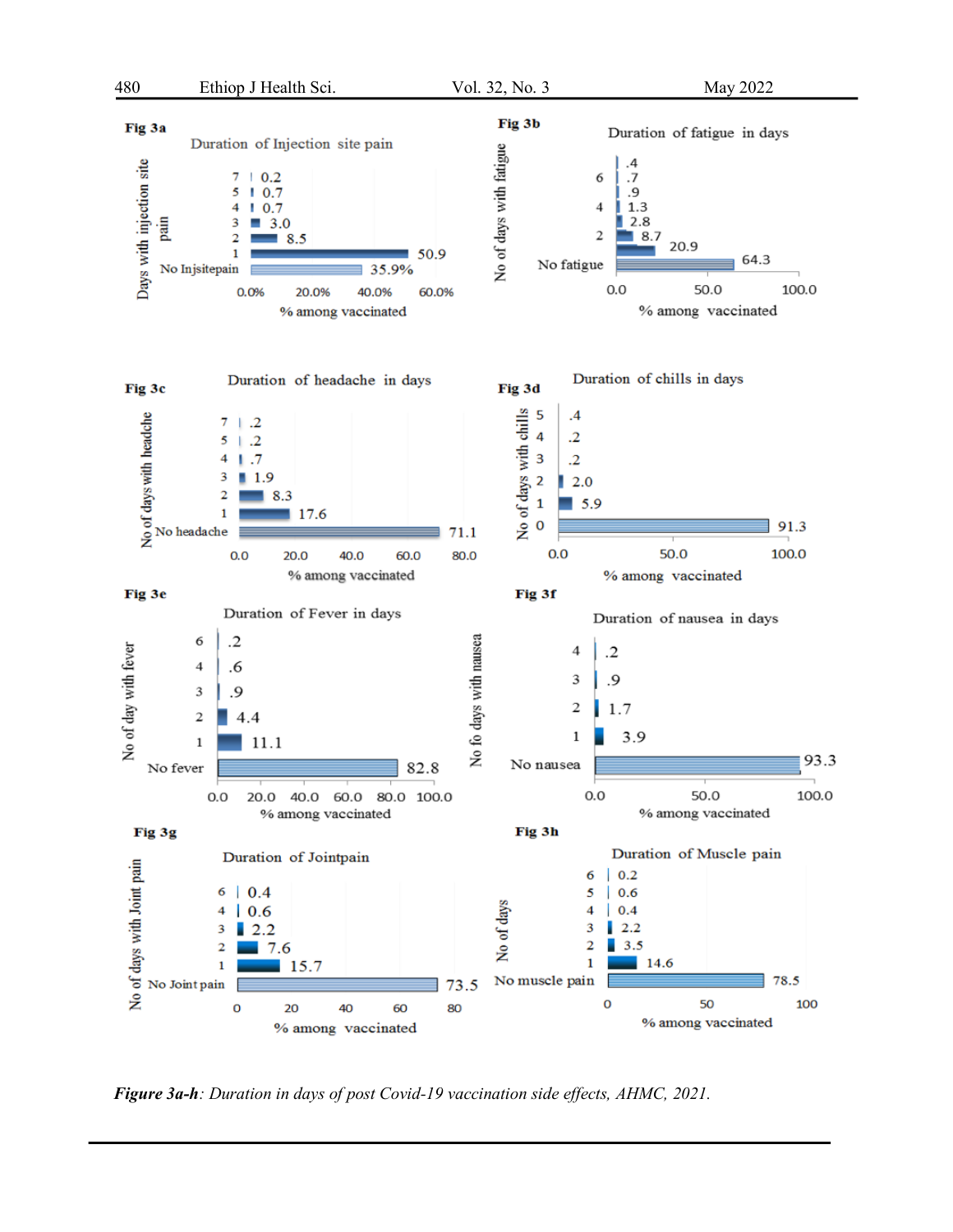The existence of an association between gender and symptom reported was assessed using a Chisquare test. There was no significant relationship between vaccine side effects and gender (Figure 4). One hundred and fifty (27.8%) of the vaccine recipient had previous covid-19 testing and only 20 (3.7%) of them had a positive result. Sixteen (80%) of previously Covid-19 infected individuals showed post-vaccine symptoms. The majority 8(40%) showed both systemic and local symptoms and 25% had only local symptoms.



*Figure 4: Post-vaccination symptoms by gender, AHMC, 2021.*

**Unusual reports which need further evaluation includes**: A 45 years old woman reported having severe manifestations of the commonly reported symptoms in others for more than two weeks. A breastfeeding mother reported severe pneumonia-like illness on her child after she took the vaccine while breastfeeding. She assumes the condition of her child was due to vaccination.

There is also one report of increased appetite despite no other symptoms seen in a 43yrs old medical doctor.

### **DISCUSSION**

Our data suggest that the initial dose of ChAdOx1 nCoV-19 vaccination was safe and well-tolerated by health care workers of Adama Hospital Medical College. There were no major adverse events to ChAdOx1 nCoV-19. The majority of reported adverse effects were mild to moderate in intensity, and they all resolved on their own within the first seven days. There were no statistically significant variations in side

effects between genders or age groups. This is in line with the findings of phase 1 and phase 2/3 trials of ChAdOx1 nCoV-19 vaccinations, in which the majority of recipients had minor side effects (7, 9, 10).

The most prevalent side effects described in this study were fatigue, headache, joint and muscular pains, which coincided with phase 1 and 2 clinical trial data from five sites in the UK(9). However, the percentage of occurrences of those symptoms was lower in our study. A similar study conducted in Ethiopia with an online survey yielded similar results, except for a report of 6% severe adverse events among healthcare personnel, which did not appear in our study(11). Comparable studies from India found that after vaccination with the ChAdOx1 nCoV-19 vaccine, there were no major adverse effects among health care professionals(12,13), which is similar to our findings. The rates of side effects, on the other hand, were lower than ours(12,13).

Following vaccination with ChAdOx1 nCov-19, there was a rare development of immunological thrombotic thrombocytopenia and venous thrombosis, according to certain reports(14-17). For instance, five health care professionals who developed venous thrombosis and thrombocytopenia 7 to 10 days after receiving the first dose of the ChAdOx1 nCoV-19 adenoviral vector vaccine against Covid-19reported with case report data (15).Following such revelations, European governments temporarily halted the use of the Oxford-AstraZeneca vaccine(18).However, the UK Medicines and Healthcare Products Regulatory Agency and the European Medicines Agency conducted extensive reviews, with both agencies confirming that the risk of venous thromboembolism associated with vaccines was no higher than the background risk in the general population, and emphasizing the vaccines' overwhelmingly favorable risk-benefit ratio(19-20). In our cases, none of the healthcare workers had such manifestations.

One of the survey's findings is that only 57% of qualified healthcare providers are immunized in the first phase of vaccination. Several studies in Ethiopia found considerable COVID-19 vaccination hesitancy among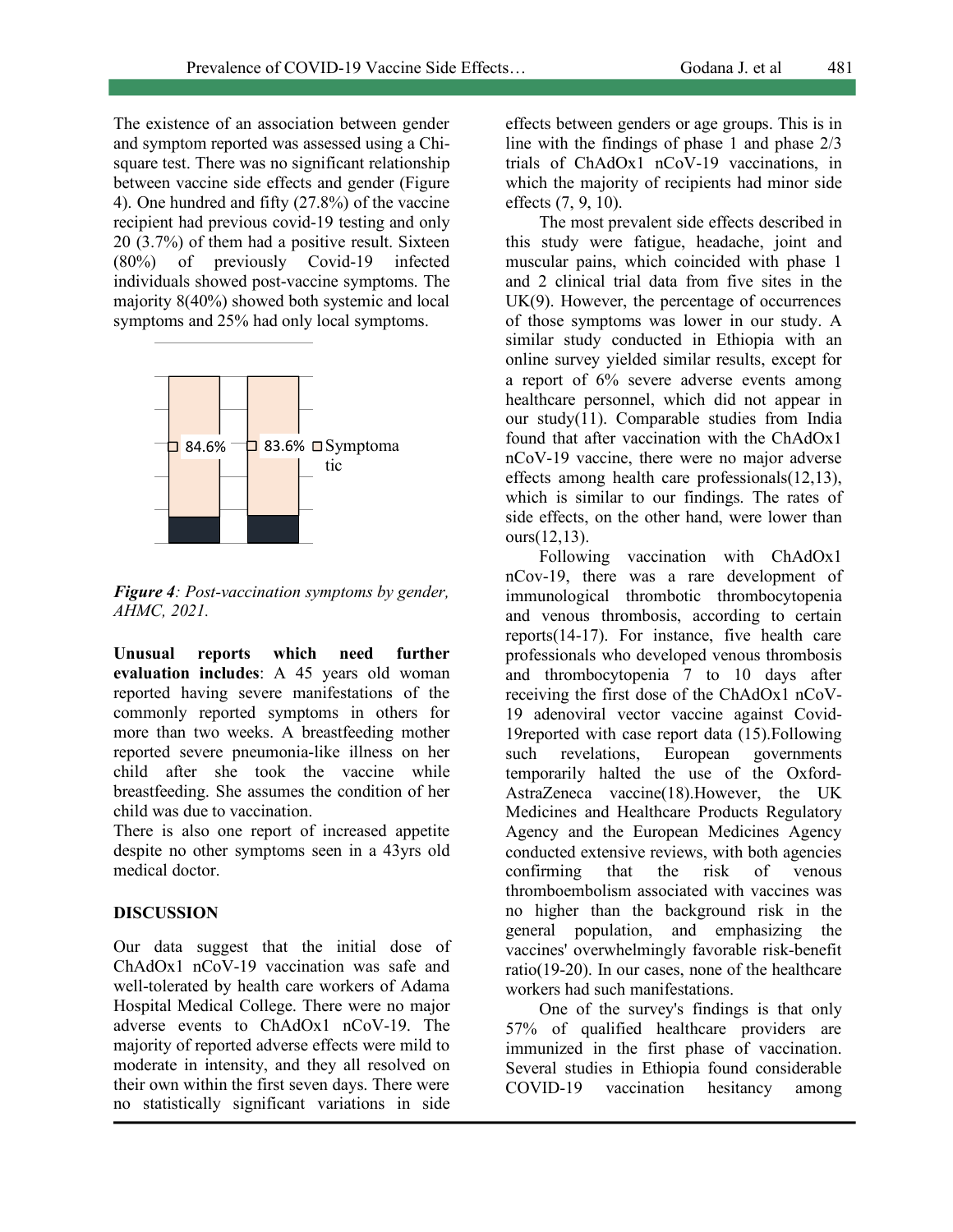482 Ethiop J Health Sci. Vol. 32, No. 3 May 2022

healthcare personnel(21, 22). This aversion to the Covid-19 vaccination was also observed in other investigations conducted in different countries (23-26). In Ethiopia, vaccination apprehension exists among the general populace, which could hamper the government's efforts to contain the pandemic and its repercussions(27- 30).To address this issue and increase vaccination rates, several strategies have been proposed, including using evidence-based levers and argumentation tools with experts, using behavioral insights to make vaccination more accessible, and finally, assisting early adopters in communicating about their decision to be vaccinated in order to hasten the emergence of pro-vaccination norms (31).

This is one of the first reports on vaccination side effects in immunized Ethiopians. The report will have an impact on understanding the sideeffect profiles peculiar to our country, and it will play a constructive role in overcoming the observed vaccine hesitancy. However, it would have been preferable if the side effects related to the second dose had been included in the study to have a complete picture of the vaccine's side effects.

In conclusion, vaccine side effects were common and found to be well-tolerated among the recipients of the first dose of ChAdOx1 nCoV-19 at Adama Hospital Medical College healthcare workers. Local and systemic adverse reactions following vaccination were common and mainly mild to moderate, as described by the manufacturer. There were no anaphylactic or severe hypersensitivity events reported in close proximity to the vaccination. More side effect profiles in different population groups should be studied to detect rare adverse reactions.

### **ACKNOWLEDGEMENTS**

We would like to acknowledge Adama Hospital Medical College, Research and Publication Coordinating Office for ethical review of the research project. We would like to thank vaccination coordinators and participants on this survey.

### **REFERENCES**

- 2. WHO. Coronavirus disease (COVID-19) pandemic 2021 2021 [cited September 16, 2021].Available from: https://www.who.int/emergencies/diseases/n ovel-coronavirus-2019.
- 3. Lurie N, Saville M, Hatchett R, Halton J. Developing Covid-19 vaccines at pandemic speed. *New England Journal of Medicine*. 2020;382(21):1969-73.
- 4. WHO. Coronavirus disease (COVID-19): Vaccines 2021 [updated 22 June, 2021; cited 2021 21 September]. Available from: https://www.who.int/news-room/q-a detail/coronavirus-disease-(covid-19) vaccines.
- 5. WHO. Africa Ethiopia: introduces COVID-19 vaccine in a national launching ceremony 2021 [cited 2021 April 30]. Available from: https://www.afro.who.int/news/ethiopiaintroduces-covid-19-vaccine-nationallaunching-ceremony.
- 6. Centres for Diseases Control and Prevention (CDC). Reactions and Adverse Events of the Pfizer-BioNTech COVID-19 Vaccine 2021 [updated 24 May 2021; cited 2021 7 March]. Available from: https://www.cdc.gov/vaccines/covid-19/infobyproduct/pfizer/reactogenicity.html.
- 7. Voysey M, Clemens SAC, Madhi SA, Weckx LY, Folegatti PM, Aley PK, et al. Safety and efficacy of the ChAdOx1 nCoV-19 vaccine (AZD1222) against SARS-CoV-2: an interim analysis of four randomized controlled trials in Brazil, South Africa, and the UK. *The Lancet.* 2021;397(10269):99- 111.
- 8. Jarrett C, Wilson R, O'Leary M, Eckersberger E, Larson HJ. Strategies for addressing vaccine hesitancy–A systematic review. *Vaccine.* 2015;33(34):4180-90.
- 9. Folegatti PM, Ewer KJ, Aley PK, Angus B, Becker S, Belij-Rammerstorfer S, et al. Safety and immunogenicity of the ChAdOx1 nCoV-19 vaccine against SARS-CoV-2: a preliminary report of a phase 1/2, singleblind, randomised controlled trial. *The Lancet.* 2020;396(10249):467-78.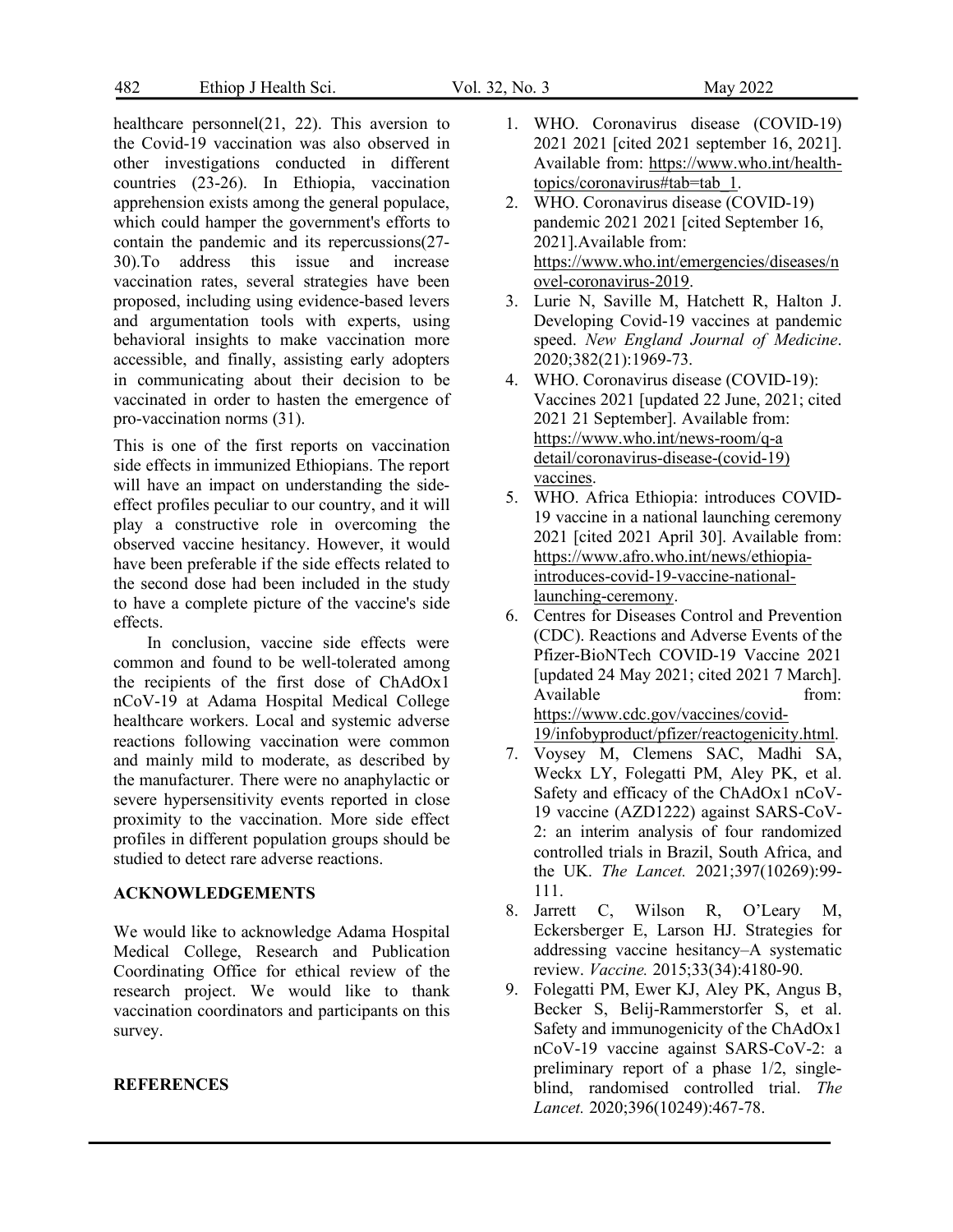- 10. Chauhan A, Agarwal A, Jaiswal N, Singh M. ChAdOx1 nCoV-19 vaccine for SARS-CoV-2. *The Lancet.* 2020;396(10261):1485- 6.
- 11. Solomon Y, Eshete T, Mekasha B, Assefa W. COVID-19 Vaccine: Side Effects After the First Dose of the Oxford AstraZeneca Vaccine Among Health Professionals in Low-Income Country: Ethiopia. *Journal of Multidisciplinary Healthcare.* 2021;14:2577.
- 12. Kamal D, Thakur V, Nath N, Malhotra T, Gupta A, Batlish R. Adverse events following ChAdOx1 nCoV-19 Vaccine (COVISHIELD) amongst health care workers: A prospective observational study. *Medical journal armed forces India.* 2021;77:S283-S8.
- 13. Kaur U, Ojha B, Pathak BK, Singh A, Giri KR, Singh A, et al. A prospective observational safety study on ChAdOx1 nCoV-19 coronavirus vaccine (recombinant) use in healthcare workers-first results from India. *medRxiv.* 2021.
- 14. Greinacher A, Thiele T, Warkentin TE, Weisser K, Kyrle PA, Eichinger S. Thrombotic thrombocytopenia after ChAdOx1 nCov-19 vaccination. *New England Journal of Medicine.* 2021;384(22):2092-101.
- 15. Schultz NH, Sørvoll IH, Michelsen AE, Munthe LA, Lund-Johansen F, Ahlen MT, et al. Thrombosis and thrombocytopenia after ChAdOx1 nCoV-19 vaccination. *New England journal of medicine.*  2021;384(22):2124-30.
- 16. Scully M, Singh D, Lown R, Poles A, Solomon T, Levi M, et al. Pathologic antibodies to platelet factor 4 after ChAdOx1 nCoV-19 vaccination. *New England Journal of Medicine.*  2021;384(23):2202-11.
- 17. Bayas A, Menacher M, Christ M, Behrens L, Rank A, Naumann M. Bilateral superior ophthalmic vein thrombosis, ischaemic stroke, and immune thrombocytopenia after ChAdOx1 nCoV-19 vaccination. *The Lancet.* 2021;397(10285):e11.
- 18. Wise J. Covid-19: European countries suspend use of Oxford-AstraZeneca vaccine

after reports of blood clots. *British Medical Journal Publishing Group*; 2021.

- 19. European Medicines Agency (EMA). 29 March 2021 update. COVID-19 vaccine safety update VAXZEVRIA AstraZeneca AB. Available from: https://www.ema.europa.eu/en/documents/c ovid-19-vaccine-safety-update/covid-19 vaccinesafety-update-vaxzevria-previouslycovid-19-vaccine-astrazeneca-29-march-2021\_en.pdf, accessed 22 April 2021.
- 20. EMA. COVID-19 vaccine AstraZeneca: benefits still outweigh the risks despite possible link to rare blood clots with low blood platelets. *The Netherlands: European Medicines Agency.* 2021. Accessed March 11 2021. Available from: https://www.ema.europa.eu/en/news/c ovid-19-vaccine-astrazeneca-benefits-stilloutweigh-risks-despite-possible-link-rareblood-clots
- 21. Alle YF, Oumer KE. Attitude and associated factors of COVID-19 vaccine acceptance among health professionals in Debre Tabor Comprehensive Specialized Hospital, North Central Ethiopia; cross-sectional study. *Virus disease*. 2021:1-7.
- 22. Angelo AT, Alemayehu DS, Dachew AM. Health care workers intention to accept COVID-19 vaccine and associated factors in southwestern Ethiopia, 2021. *PloS one.*  2021;16(9):e0257109.
- 23. Kose S, Mandiracioglu A, Sahin S, Kaynar T, Karbus O, Ozbel Y. Vaccine hesitancy of the COVID-19 by health care personnel. *International Journal of Clinical Practice.*  2021;75(5):e13917.
- 24. Khan YH, Mallhi TH, Alotaibi NH, Alzarea AI, Alanazi AS, Tanveer N, et al. Threat of COVID-19 vaccine hesitancy in Pakistan: the need for measures to neutralize misleading narratives. *The American journal of tropical medicine and hygiene.*  2020;103(2):603.
- 25. Murphy J, Vallières F, Bentall RP, Shevlin M, McBride O, Hartman TK, et al. Psychological characteristics associated with COVID-19 vaccine hesitancy and resistance in Ireland and the United Kingdom. *Nature communications.* 2021;12(1):1-15.